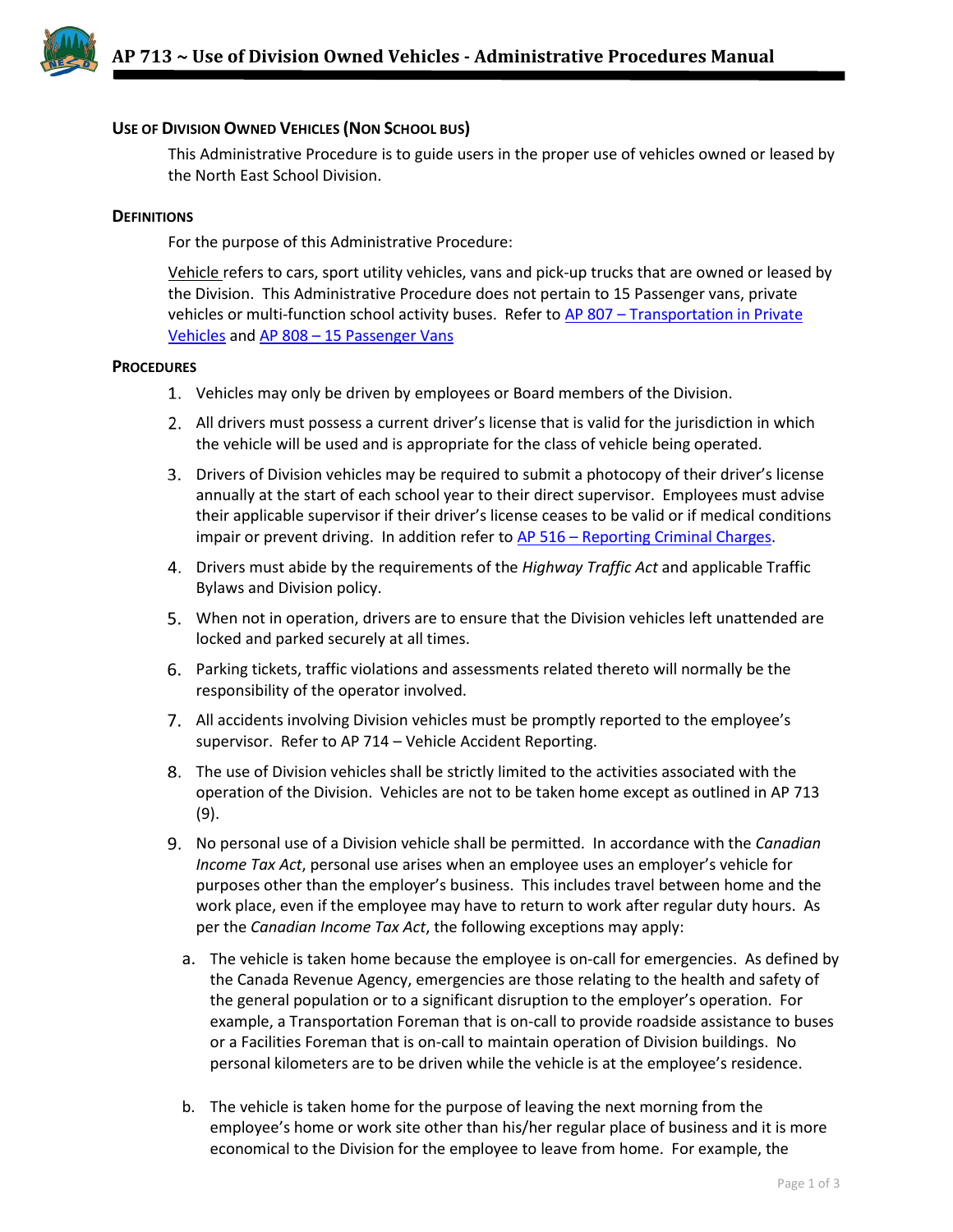employee proceeds from home to a meeting, training course or conference that is located at a place other than his/her regular place of business. No personal kilometers are to be driven while the vehicle is at the employee's residence.

- Division vehicles are subject to all Division policies and procedures pertaining to Division property.
- 11. It is the expectation that Division vehicles will be used first and foremost before taking personal vehicles when traveling on behalf of the Division. Mileage claims for use of personal vehicles may not be paid if a Division vehicle was available for use. This approval will be at the discretion of the supervisor of the driver.
- 12. It is the expectation that employees using Division vehicles carpool as much as possible when traveling to the same destination. When booking Division Vehicles indicate both the location and time of use.
- 13. Division vehicles are to be returned clean, garbage removed and fueled.
- 14. Guideline for Vehicle Replacement

| Light, Medium and Heavy Vehicle Replacement |                                                      |
|---------------------------------------------|------------------------------------------------------|
| Variable                                    | <b>Point Allocation</b>                              |
| Age                                         | One point for each year of age.                      |
| Kilometers                                  | One point for each 25,000 km of use.                 |
| Reliability                                 | One, three or five points depending on the           |
|                                             | frequency that a vehicle is in the shop for repair.  |
|                                             | For example, a five could be assigned to a vehicle   |
|                                             | that is in the shop two or more times per month      |
|                                             | on average, while a rating of one could be           |
|                                             | assigned to a vehicle that is in the shop an         |
|                                             | average of once every three months or less.          |
| <b>Maintenance and Repair Costs</b>         | One, three or five points depending on the cost      |
|                                             | of the repair in relation to the age of the vehicle. |
|                                             | This category will be assessed on a case by case     |
|                                             | basis. The higher the expense and the older the      |
|                                             | vehicle the higher the rating.                       |

**Evaluation Ranges for Light Vehicles**

Under 20 Points: Excellent to Very Good Condition 20 to 24 Points: Good Condition 25 to 29 Points: May qualify for replacement planning 30 Points and Above: Consider for Replacement

## **Evaluation Ranges for Medium and Heavy Vehicles**

Under 18 Points: Excellent to Very Good Condition2 18 to 22 Points: Good Condition 23 to 28 Points: May qualify for replacement planning 29 Points and Above: Consider for Replacement The point allocations will be calculated by the department that uses the vehicle. The detailed

information is then provided the Superintendent of Business Administration for approval prior to being added to the budget.